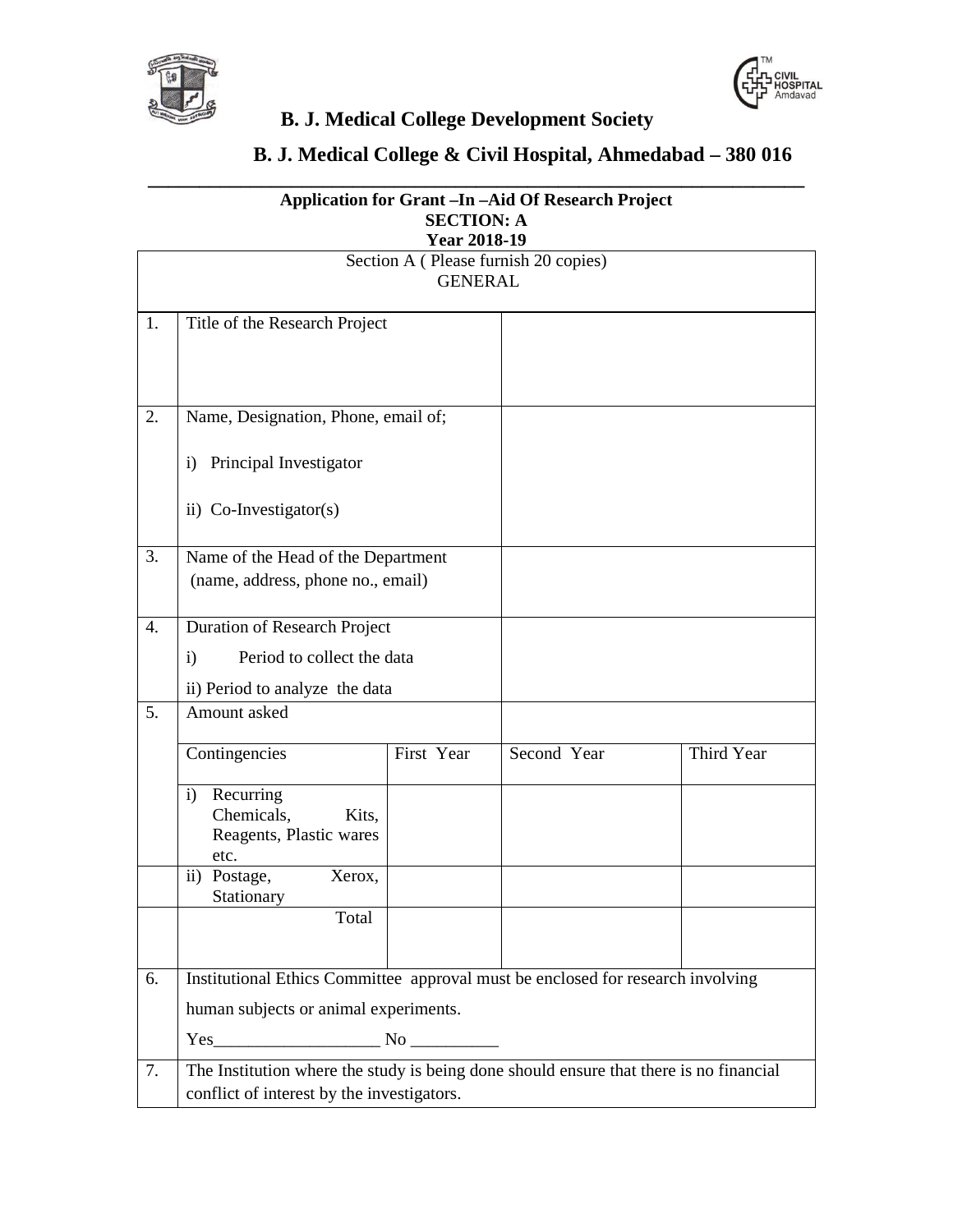



#### **B. J. Medical College & Civil Hospital, Ahmedabad – 380 016**

#### DECLARATION AND ATTESTATION

**\_\_\_\_\_\_\_\_\_\_\_\_\_\_\_\_\_\_\_\_\_\_\_\_\_\_\_\_\_\_\_\_\_\_\_\_\_\_\_\_\_\_\_\_\_\_\_\_\_\_\_\_\_\_\_\_\_\_\_\_\_\_\_\_**

- i. I/We have read the terms and conditions for BJMCDS Research Grant. All necessary department facilities will be provided if the research project is approved for financial assistance.
- ii. I/We certify that no non-expendable article or equipment will be purchased by us. We clarify that the proposed project has not been submitted and funded earlier in any shape.
- iii. I/We certify that the techniques to be employed in carrying out the research project have been standardized.
- iv. I/ We certify that all the equipment, laboratory and other infrastructure/ man power facilities required for carrying project are available in the department / institute and will be made available to the applicant.

v. I/We hereby declare that the present research project is not a part of dissertation/There for MD, MS, Ph.D course / Fellowship / Training Course

vi. I/ We hereby declare that the present research project is neither applied / awaiting approval / rejected to ICMR or any other agencies.

- vii. I/We agree to submit within one month from the date of completion of the project for the final report.
- viii. I/We agree to submit audited statement of accounts duly audited by the auditors as stipulated by the BJMCDS.
- ix. I/We agree to acknowledge BJMCDS along with project ID number in Publications and Patents. Reprints or Copies of papers published should be sent to BJMCDS.
- x. Signature of the:
	- a) Principal Investigator \_\_\_\_\_\_\_\_\_\_\_\_\_\_\_\_\_\_\_\_\_\_\_\_\_\_\_\_\_\_\_
	- b) Co-Investigator(s)  $\frac{1}{\sqrt{2\pi}}$
	- c) Head of the Department

Signature of the Head of the Institution with seal

Date: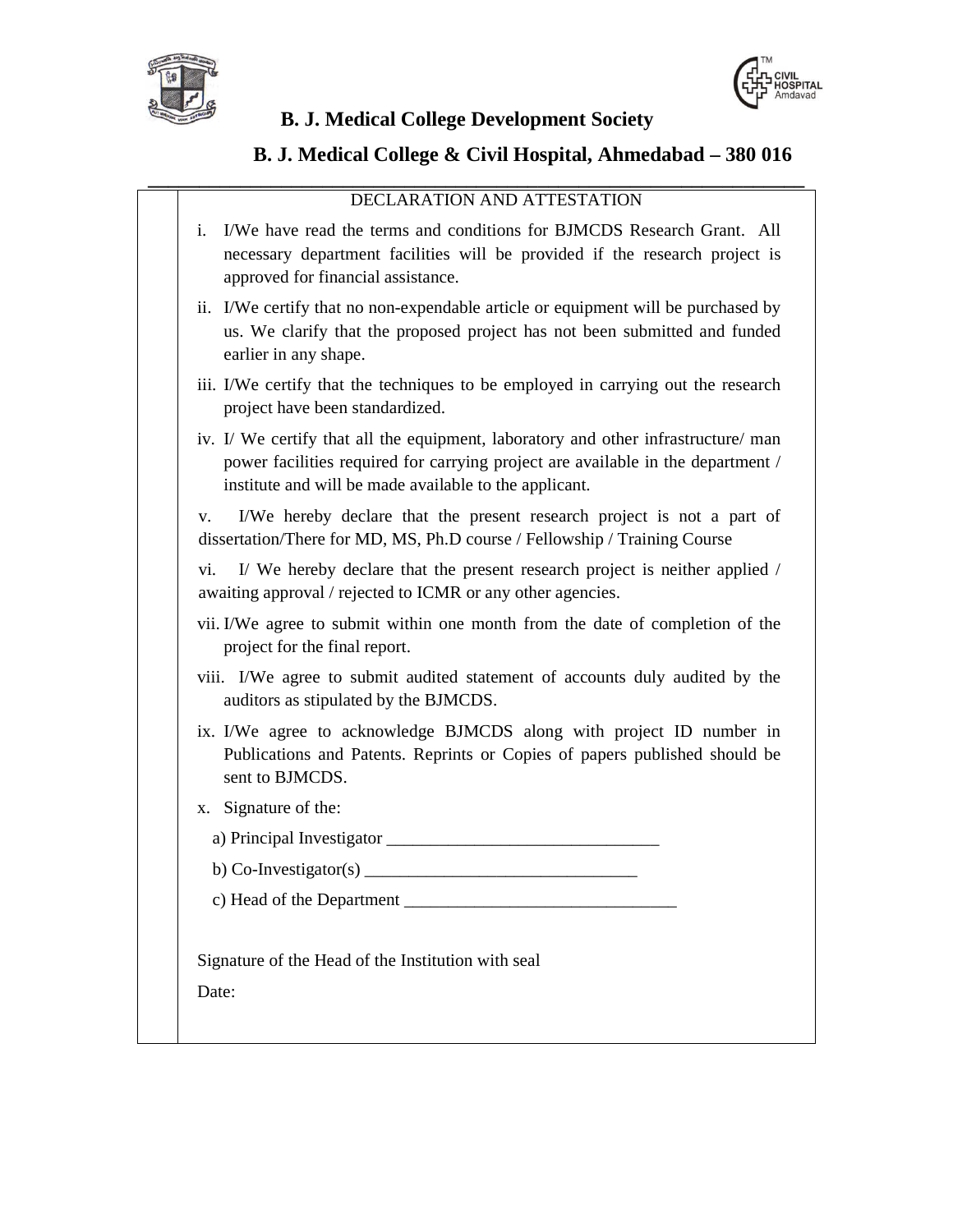



#### **B. J. Medical College & Civil Hospital, Ahmedabad – 380 016**

#### **Section – B DETAILS OF THE RESEARCH PROJECT**

**\_\_\_\_\_\_\_\_\_\_\_\_\_\_\_\_\_\_\_\_\_\_\_\_\_\_\_\_\_\_\_\_\_\_\_\_\_\_\_\_\_\_\_\_\_\_\_\_\_\_\_\_\_\_\_\_\_\_\_\_\_\_\_\_**

- 1. Title of the Project
- 2. Specialty Covered by research work:
- 3. Nature of work: Clinical/ Experimental/ Combined/ Field work
- 4. Objectives
- 5. Does this research simplified existing treatment, increase effectiveness, accuracy in diagnosis and management of patients, field level impact in delivery of health care etc.
- 6. How does the proposed research result enrich existing knowledge in current area of research?
- 7. Summary of the proposed research (up to 150 words) indicating overall aims of the research and importance of the research proposal.
- 8. Present knowledge and relevant bibliography including full titles of articles relating to the project.
- 9. Preliminary work already done by the Investigator on this problem, e.g. selection of subjects, standardization of methods, with results, if any.
- 10. Detailed research plan. (give here the design of study, indicating the total number of cases/samples/animals to be studied, the mode of selection of subjects specially in experiments involving human beings, equipments and other materials to be used,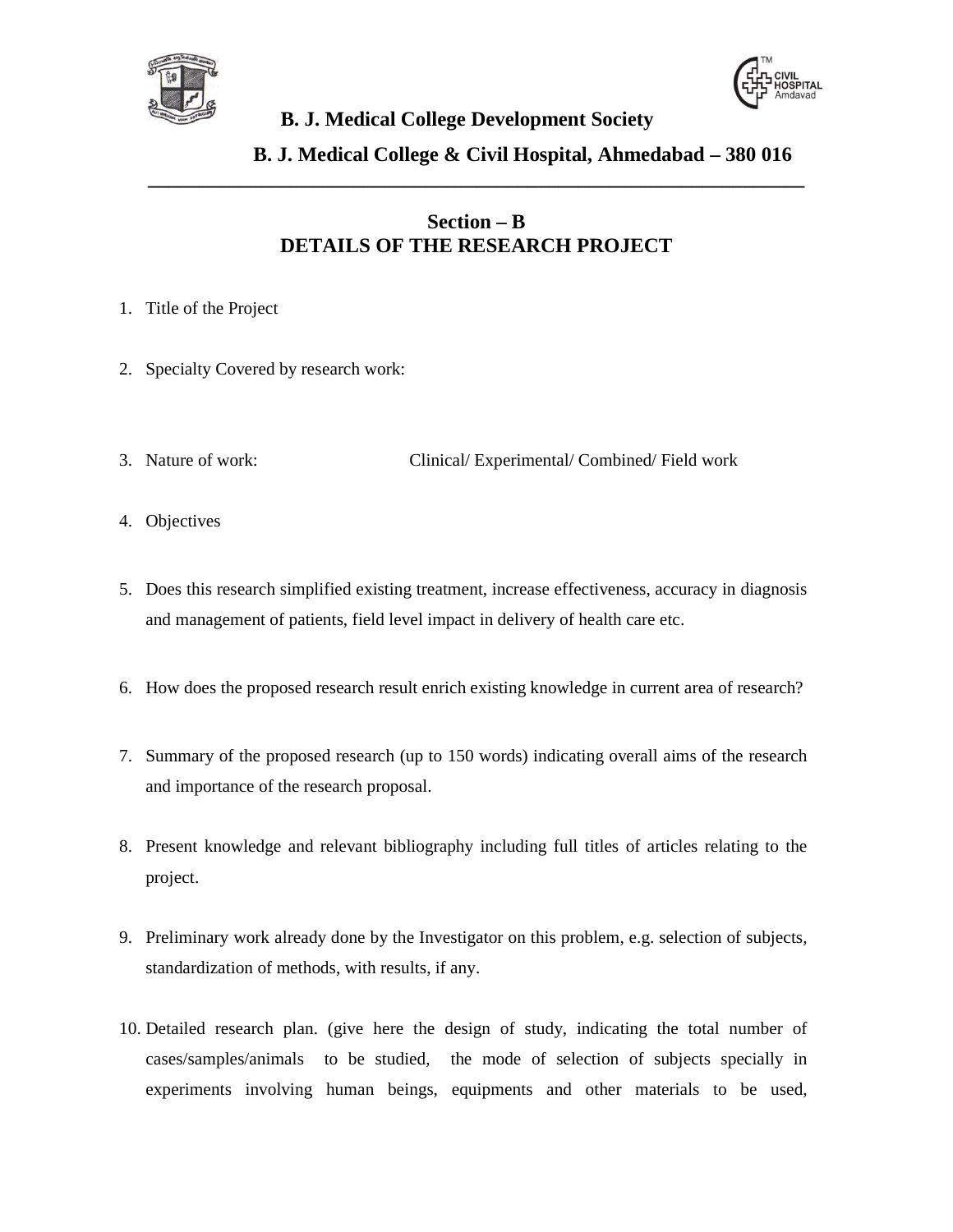



#### **B. J. Medical College & Civil Hospital, Ahmedabad – 380 016**

**\_\_\_\_\_\_\_\_\_\_\_\_\_\_\_\_\_\_\_\_\_\_\_\_\_\_\_\_\_\_\_\_\_\_\_\_\_\_\_\_\_\_\_\_\_\_\_\_\_\_\_\_\_\_\_\_\_\_\_\_\_\_\_\_** methodology/techniques to be employed for evaluating the results including statistical methods any potential to obtain patents etc.

- 11. Consent : Written / Oral / Audi visual If not planned for written consent, give reasons…………………………………................ ................................................................................................................................................
- 12. Do travelling for data collection is required( allowed only in case of field project)
- 13. Facilities in terms of equipment at the college/ institution, etc, available at the sponsoring institution for the proposed investigation.
- 14. Budget requirements (with detailed break-up and full justification):

| <b>Budget</b> asked        |            |             |            |
|----------------------------|------------|-------------|------------|
| Total                      |            |             |            |
| Contingencies              | First Year | Second Year | Third Year |
| Recurring                  |            |             |            |
| Chemicals, Kits, Reagents, |            |             |            |
| Plastic wares etc.         |            |             |            |
| Postage, Xerox, Stationary |            |             |            |
| Total                      |            |             |            |
|                            |            |             |            |